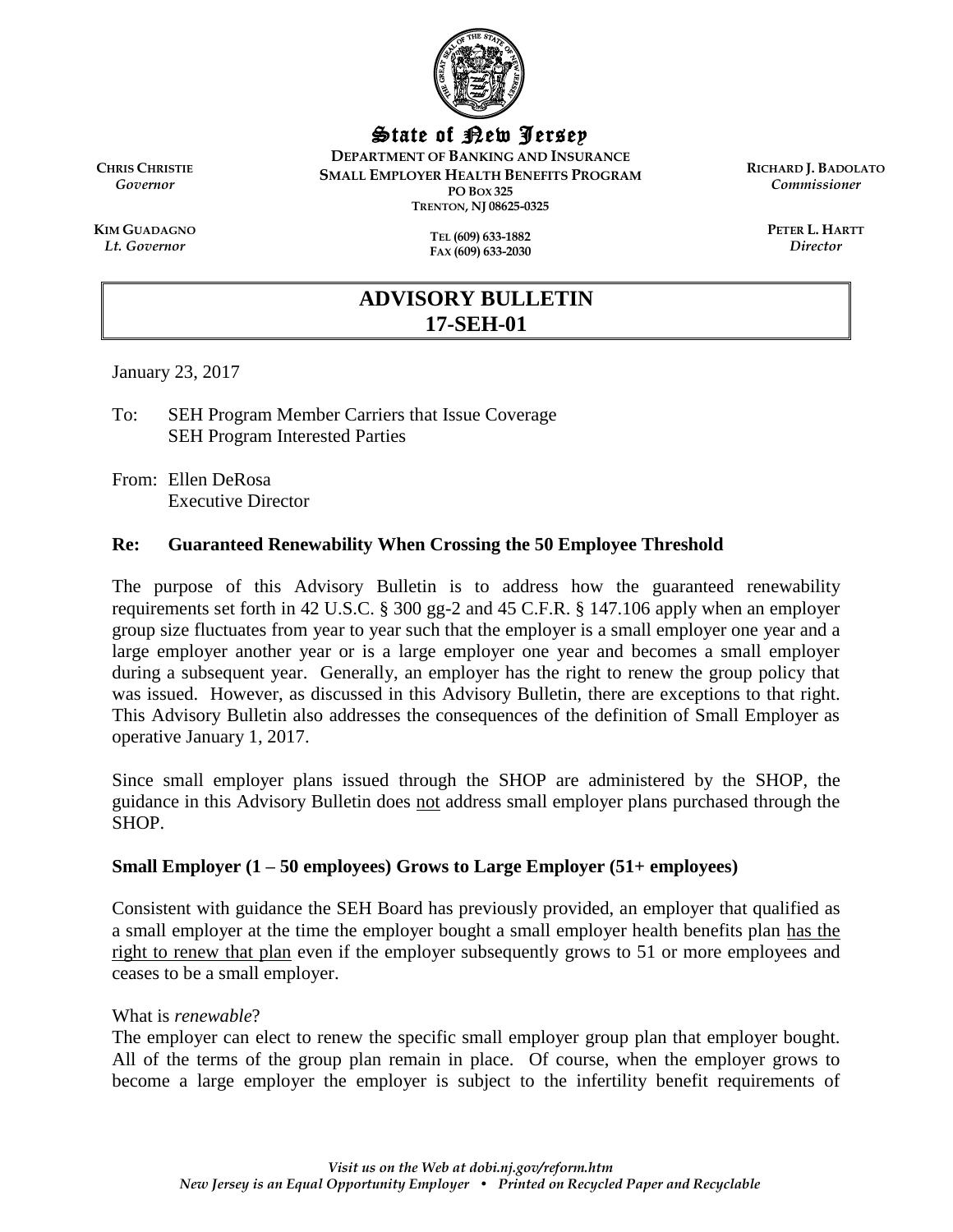N.J.S.A. 17B:27-46.1x and infertility benefits consistent with N.J.S.A. 17B:27-46.1x must be provided.

## What *may change?*

The group rates. Small employer rating rules do not apply to the employer that has become a large employer. Carriers that have large group rates for the small employer plans may charge those large group rates.

#### What *must change*?

As a large employer, the 85% MLR must apply as with other large employer plans issued by that Carrier.

Remember: The definition of small employer requires counting the number of employees on business days in the *preceding* calendar year.

Opting for a *large group plan*: Employers that increase in size to become large employers are protected by the guaranteed availability protections of Federal law. All carriers selling group health benefit plans to employers with 51 or more employees must make coverage available on a continuous, year-round open enrollment basis. Carriers may *never* impose any participation or contribution requirements.

*The small employer plan bought by a small employer may be renewed even after the small employer grows and is now a large employer.* 

#### **Large Employer (51+ employees) Decreases to Small Employer (1 – 50 employees)**

An employer that qualified as a large employer at the time the employer bought a large employer health benefits plan does not have the right to renew that plan when the employer subsequently has fewer than 51 employees and ceases to be a large employer.

#### *Why not?*

The renewal of the large group plan to an employer that is a small employer at the time of the renewal would violate Federal law. (See 45 CFR § 147.106(h)(1) as amended at 79 Fed. Reg. 3020=39, 30340 May 27l 2014.) The small group market provisions of the Affordable Care Act take precedence over the guaranteed renewability provisions. The *only* plans small employers may purchase or renew are plans that comply with the small group market provisions that govern essential health benefits, actuarial value and fair health insurance premiums with the single risk pool. Since no large group plans comply with these provisions and are approved for use in the small employer market, no large group plan could be renewed for an employer that has become a small employer.

Again, remember: The definition of small employer requires counting the number of employees on business days in the *preceding* calendar year.